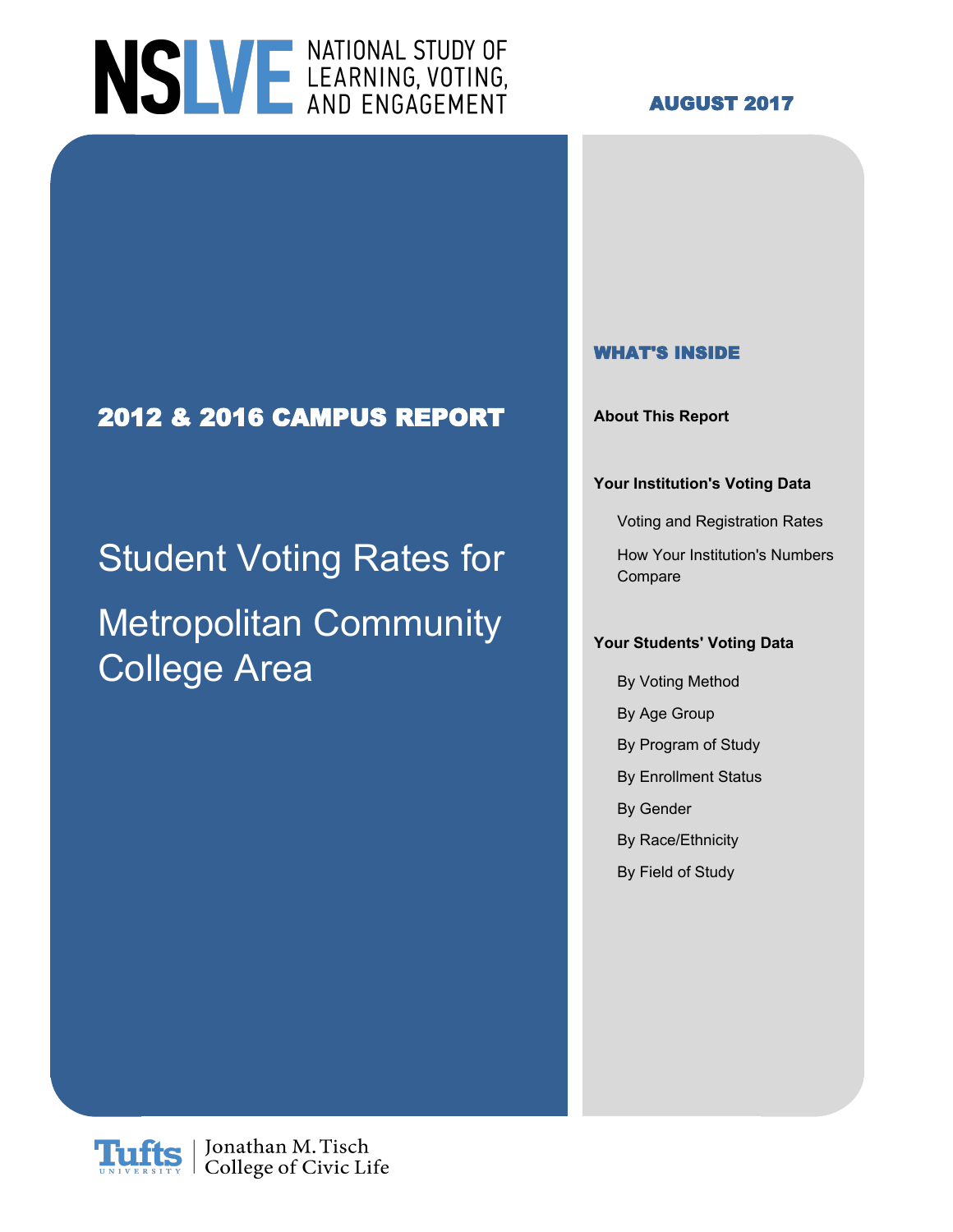### About This Report

Thank you for participating in the National Study of Learning, Voting, and Engagement (NSLVE). Since NSLVE's launch in 2013, more than 1,000 colleges and universities have signed up to receive their voting rates for the 2012, 2014 and 2016 federal elections. Along with others, your institution's participation in this study has allowed us to build a robust database of nearly 30 million college student records, about 10 million for each election year, that serve as a foundation for innovative research on college student political learning and engagement in democracy.

NSLVE is a signature initiative of the Institute for Democracy and Higher Education (IDHE) at Tufts University's Jonathan M. Tisch College of Civic Life. The mission of IDHE is to shift college and university priorities and culture to advance political learning, agency, and equity. We achieve our mission through research, resource development, technical assistance, and advocacy.

#### **About the Data**

The voter registration and voting rates in this report reflect the percentage of your institution's students who were eligible to vote and who actually voted in the 2012 and 2016 elections. These results are based on enrollment records your institution submitted to the National Student Clearinghouse (FERPA-blocked records excluded) and publicly available voting files collected by Catalist.

Institutional voting rates are adjusted by deducting an estimated number of students identified by each institution as non-resident aliens and reported to the Integrated Postsecondary Education Data System (IPEDS). For breakdowns by student characteristics, we cannot consistently adjust for students who are non-resident aliens, resident aliens, or undocumented students. This may result in your institution's actual voting rate being higher than we report. To calculate that percentage, and to read more about NSLVE data, see our **FAQ on Campus Reports**. Please also see **Creating and Maintaining the NSLVE Database** paper for a more detailed study methodology.

#### **Reviewing the Data**

Use the following key to interpret the charts:  $=$  number of students is less than 10  $n/a$  = no data was collected or calculated for this field**.**

#### **What to do next?**

 $\Box$  Review the data. This report provides a baseline measure of your students' engagement in democracy in 2012 and 2016, and compares your institution's voting rates to similar institutions. Visit our website for more comparison data.

 $\Box$  Share the report widely and strategically, including posting it online.

 $\Box$  Put your data into practice. Use our IDHE Resources to guide you.

 $\Box$  Address your campus climate for student political learning, discourse, and participation. Start by bringing the IDHE team to your campus or using the IDHE self- assessment rubric available on our website.

 $\square$  Partner with IDHE. We are available with virtual office hours, webinars, brown bag discussions and in-person trainings.

For up-to-date news on NSLVE data, resources and upcoming opportunities visit our website: **idhe.tufts.edu.**

Follow us on Twitter **@TuftsIDHE** or email us at **NSLVE@tufts.edu.**

Warm regards, IDHE Team

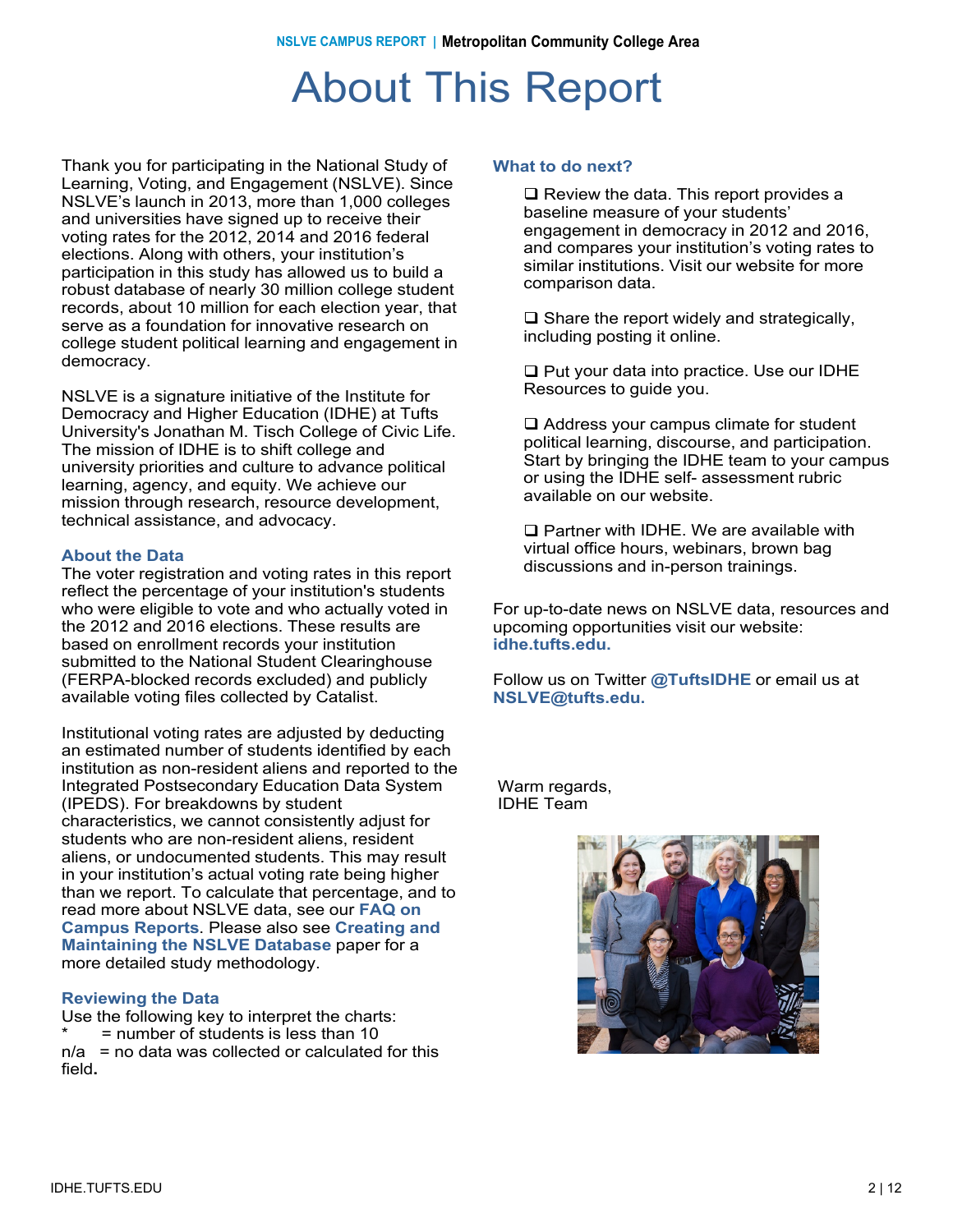### Voting and Registration Rates



|                                                                                             | 2012                        | 2016<br>Change   |          |
|---------------------------------------------------------------------------------------------|-----------------------------|------------------|----------|
| Total student enrollment                                                                    | 15,523                      | 13,686<br>₩      | $-1,837$ |
| Age under 18/Unknown<br><b>IPFDS</b> estimated non-resident aliens<br>FERPA records blocked | (1,049)<br>(136)<br>$\star$ | (1,928)<br>(143) |          |
| Total eligible voters                                                                       | 14,336                      | 11,615           | -2.721   |
| Number of students who registered                                                           | 9,640                       | 7,861<br>₩       | $-1,779$ |
| Number of students who voted                                                                | 6,053                       | 5,654<br>₩       | $-399$   |
| Registration rate                                                                           | 67.2%                       | 67.7%<br>11      | 0.4      |
| Voting rate of registered students                                                          | 62.8%                       | 71.9%<br>11      | 9.1      |
| Voting rate                                                                                 | 42.2%                       | 48.7%<br>企       | 6.5      |
| Difference from all institutions                                                            | $-4.7$                      | $-1.7$           |          |

2012 2016 2012 2016 2012 2016

 $\bigcirc$ 

All Institutions, 2016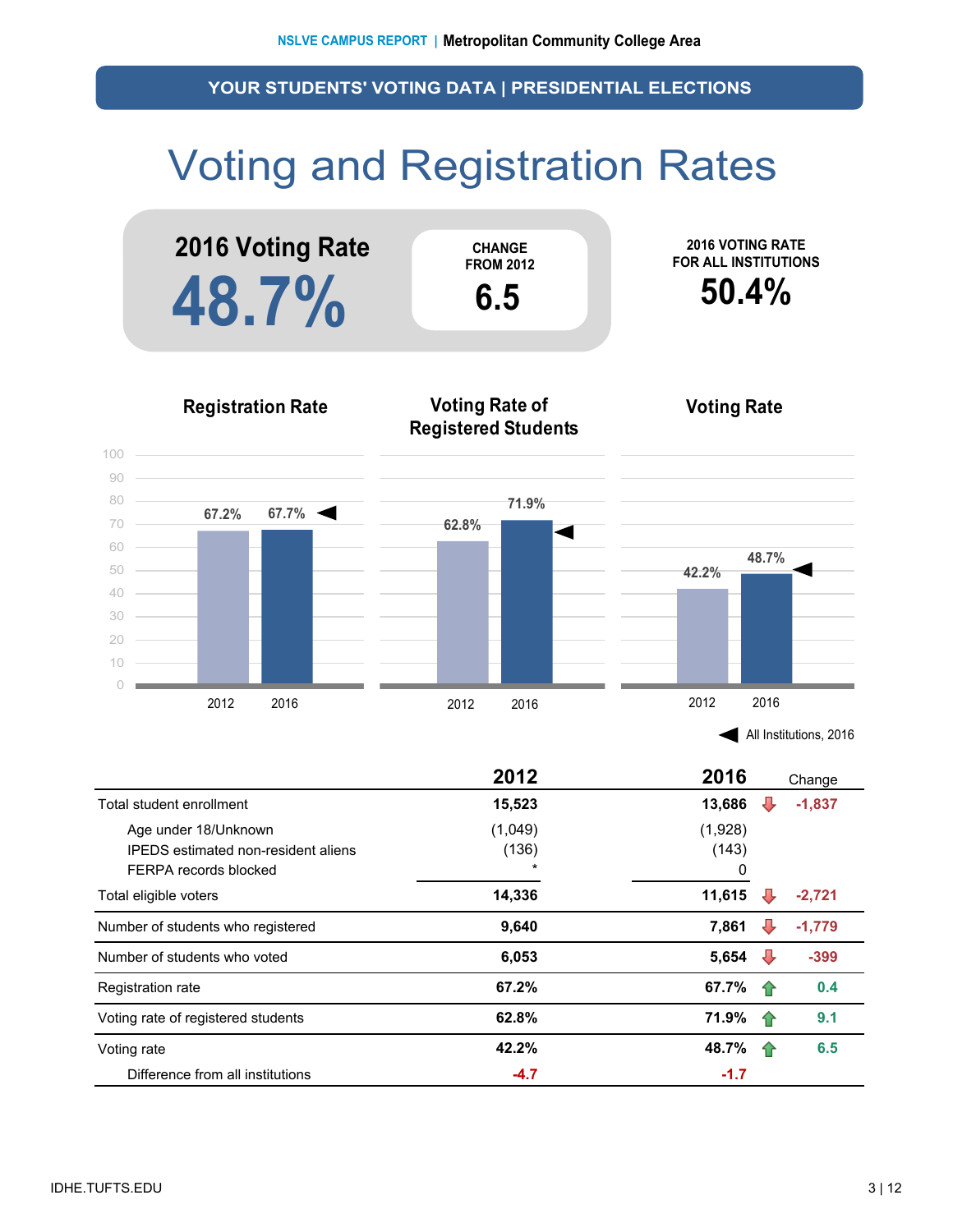**HOW YOUR NUMBERS COMPARE | PRESIDENTIAL ELECTIONS**

### By Carnegie Classification



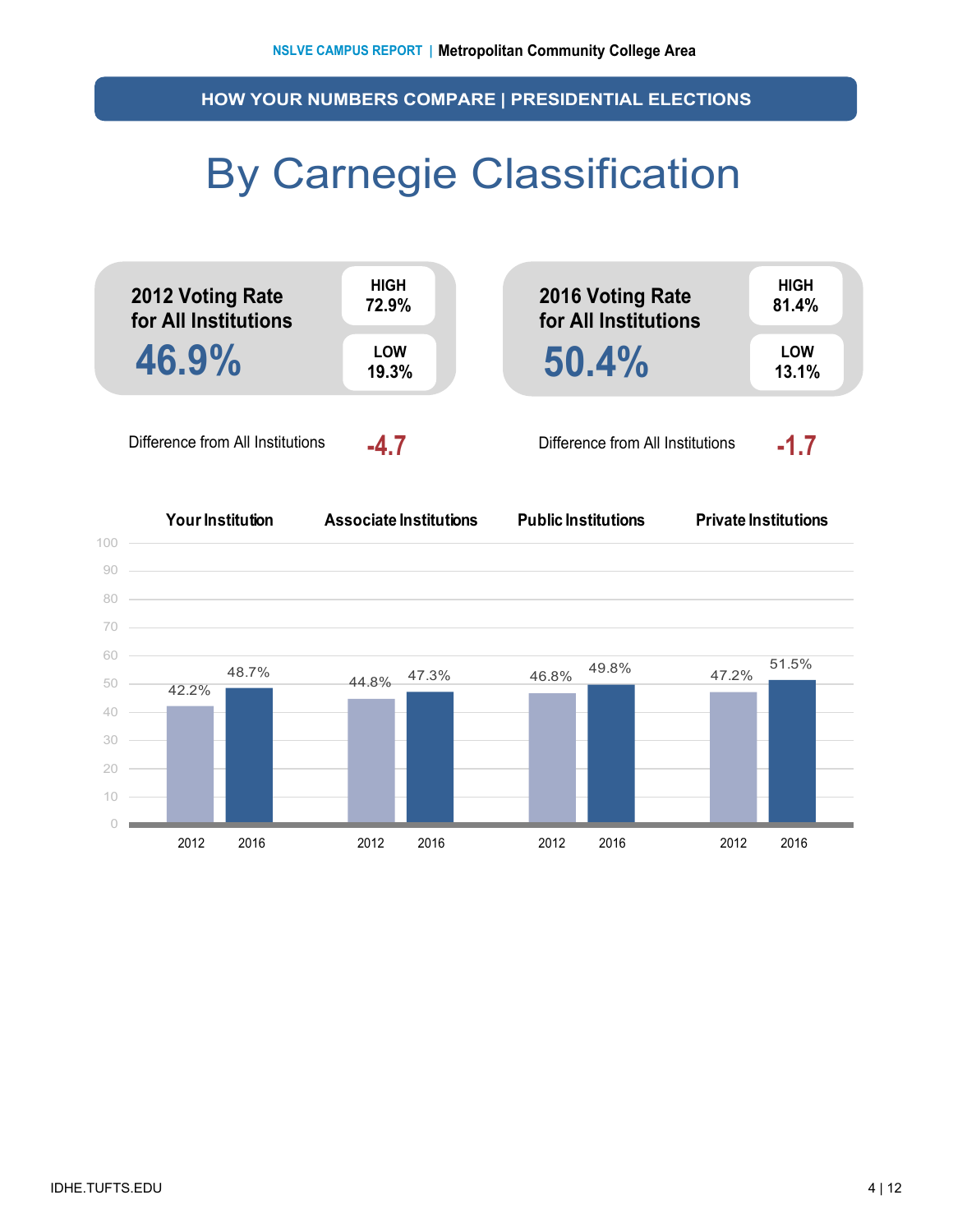### By Voting Method\*

|    | <b>Absentee</b> |      | <b>Early Vote</b>                                                                                                                                                                                                                                                                                                                                                                                                     |      |  |      |      | In-Person,<br><b>Election Day</b> |      |  |  |  |
|----|-----------------|------|-----------------------------------------------------------------------------------------------------------------------------------------------------------------------------------------------------------------------------------------------------------------------------------------------------------------------------------------------------------------------------------------------------------------------|------|--|------|------|-----------------------------------|------|--|--|--|
|    |                 |      | $\begin{array}{c c c c c} \hline \multicolumn{3}{c c }{\multicolumn{3}{c c }{\multicolumn{3}{c c }{\multicolumn{3}{c c }{\multicolumn{3}{c c }{\multicolumn{3}{c c }{\multicolumn{3}{c c }{\multicolumn{3}{c c }{\multicolumn{3}{c c }{\multicolumn{3}{c c }{\multicolumn{3}{c c }{\multicolumn{3}{c c }{\multicolumn{3}{c c }{\multicolumn{3}{c c }{\multicolumn{3}{c c }{\multicolumn{3}{c c }{\multicolumn{3}{c c$ |      |  |      |      |                                   |      |  |  |  |
| 90 |                 |      | <u> 1989 - Johann Harry Harry Harry Harry Harry Harry Harry Harry Harry Harry Harry Harry Harry Harry Harry Harry</u>                                                                                                                                                                                                                                                                                                 |      |  |      |      |                                   |      |  |  |  |
| 80 |                 |      | <u> Alexandro de la contrada de la contrada de la contrada de la contrada de la contrada de la contrada de la co</u>                                                                                                                                                                                                                                                                                                  |      |  |      |      |                                   |      |  |  |  |
| 70 |                 |      | <u> La Carlo de la Carlo de la Carlo de la Carlo de la Carlo de la Carlo de la Carlo de la Carlo de la Carlo de</u>                                                                                                                                                                                                                                                                                                   |      |  |      |      |                                   |      |  |  |  |
| 60 |                 |      | <u> 1989 - Jan Barat de Barat de la característica de la característica de la característica de la característica</u>                                                                                                                                                                                                                                                                                                 |      |  |      |      |                                   |      |  |  |  |
| 50 |                 |      | <u> Alexandro de la contrada de la contrada de la contrada de la contrada de la contrada de la contrada de la co</u>                                                                                                                                                                                                                                                                                                  |      |  |      |      |                                   |      |  |  |  |
| 40 |                 |      | <u> 1999 - Jan James James James James James James James James James James James James James James James James J</u>                                                                                                                                                                                                                                                                                                  |      |  |      |      |                                   |      |  |  |  |
| 30 |                 |      | <u> 1989 - Jan Barat de Barat de la Barat de la Barat de la Barat de la Barat de la Barat de la Barat de la Bara</u>                                                                                                                                                                                                                                                                                                  |      |  |      |      |                                   |      |  |  |  |
| 20 |                 |      | and the control of the control of the control of the control of the control of the control of                                                                                                                                                                                                                                                                                                                         |      |  |      |      |                                   |      |  |  |  |
| 10 | 1.5%            | 1.2% | n/a                                                                                                                                                                                                                                                                                                                                                                                                                   | n/a  |  | n/a  | 0.3% | 1.8%                              | 2.6% |  |  |  |
|    | 2012            | 2016 | 2012                                                                                                                                                                                                                                                                                                                                                                                                                  | 2016 |  | 2012 | 2016 | 2012                              | 2016 |  |  |  |

|                                   | 2012    |       |  | 2016    |       |   |        |
|-----------------------------------|---------|-------|--|---------|-------|---|--------|
|                                   | Voted   | Rate  |  | Voted   | Rate  |   | Change |
| Absentee                          | 91      | 1.5%  |  | 65      | 1.2%  | ⇩ | $-0.4$ |
| Early Vote                        | $\star$ | n/a   |  | $\star$ | n/a   |   | n/a    |
| Mail                              | $\star$ | n/a   |  | 17      | 0.3%  |   | n/a    |
| In-Person,<br><b>Election Day</b> | 111     | 1.8%  |  | 145     | 2.6%  | ⇑ | 0.7    |
| <b>Unknown</b>                    | 5,845   | 96.6% |  | 5,419   | 95.8% |   |        |
| <b>Total</b>                      | 6,053   |       |  | 5,654   |       |   |        |

\* Your students' data broken down by voting method. If your campus has a high number of voting method "Unknown", it means that this information was not reported by local officals where your students voted.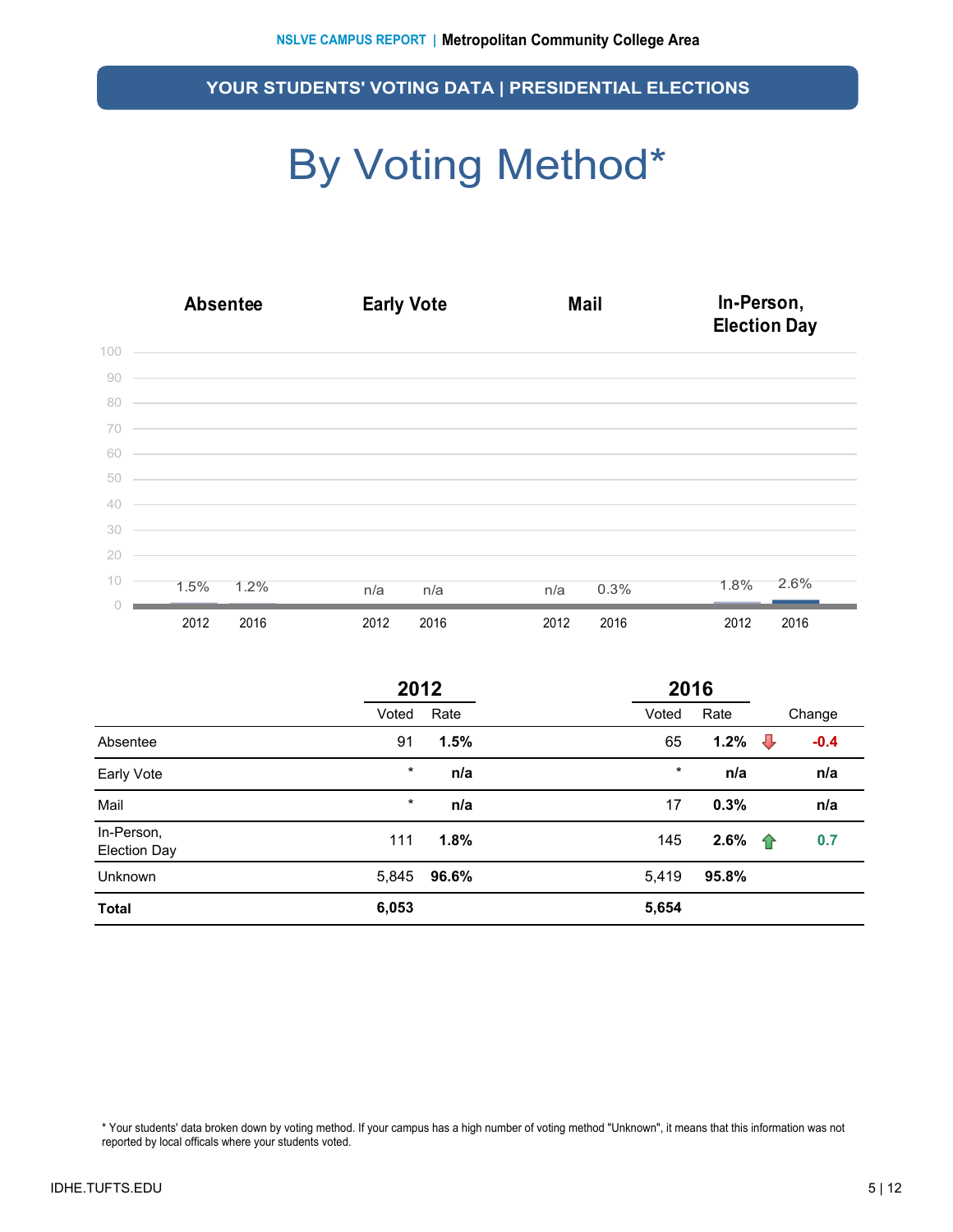### By Age Group\*



|         | 2012     |       |           |          |       |                          |   |        |
|---------|----------|-------|-----------|----------|-------|--------------------------|---|--------|
|         | Enrolled | Voted | Rate      | Enrolled | Voted | Rate                     |   | Change |
| 18-21   | 4,927    | 1,859 | 37.7%     | 4,702    | 2,202 | 46.8% $\uparrow$         |   | 9.1    |
| 22-24   | 2,238    | 874   | 39.1%     | 1,899    | 830   | 43.7% $\hat{\mathbf{T}}$ |   | 4.7    |
| 25-29   | 2,542    | 948   | 37.3%     | 1,936    | 841   | 43.4% $\uparrow$         |   | 6.2    |
| 30-39   | 2.671    | 1,137 | 42.6%     | 1,855    | 931   | 50.2% 个                  |   | 7.6    |
| 40-49   | 1,297    |       | 712 54.9% | 866      | 501   | 57.9%                    | 企 | 3.0    |
| $50+$   | 797      | 523   | 65.6%     | 500      | 349   | 69.8% $\uparrow$         |   | 4.2    |
| Unknown | 14       |       |           | $\star$  |       |                          |   |        |

\* Your students' data broken down by age at the time of the election. To provide more accurate voting rates, students ineligible to vote because they were too young, students whose age data was not reported to the Clearinghouse, as well as records that were FERPA blocked are removed from this table. Please note that we are not able to adjust these voting rates by removing non-resident aliens, resident aliens or undocumented students.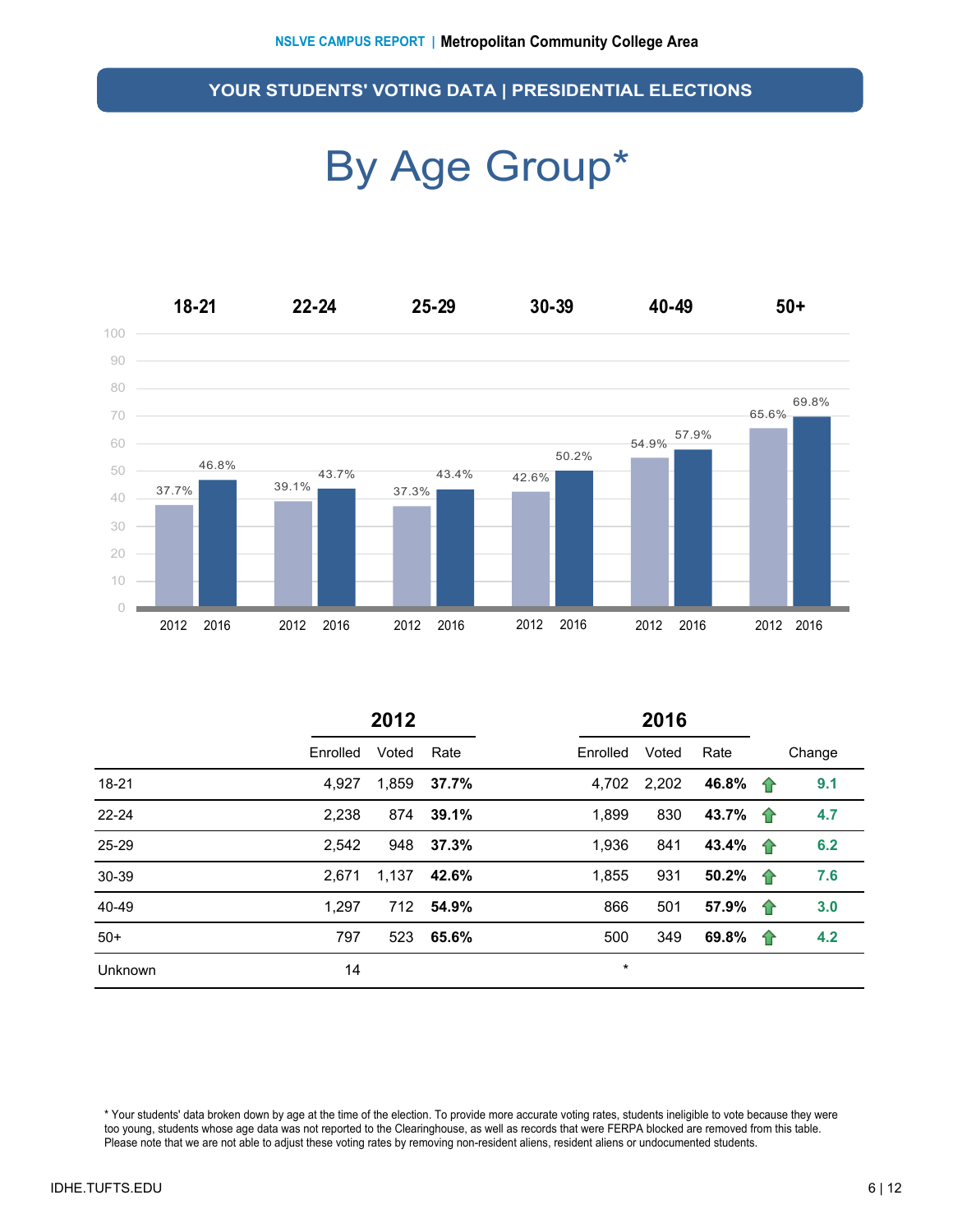## By Program of Study\*

|        | <b>Associate</b>                                                                                                       | <b>Certificate</b> |
|--------|------------------------------------------------------------------------------------------------------------------------|--------------------|
|        | $\begin{tabular}{c} 100 \\ -100 \\ -100 \\ \end{tabular}$                                                              |                    |
| 90     | <u> 1989 - Johann Stoff, deutscher Stoff, der Stoff, der Stoff, der Stoff, der Stoff, der Stoff, der Stoff, der S</u>  |                    |
| 80     | <u> 1989 - Johann Stoff, amerikansk politiker (d. 1989)</u>                                                            |                    |
| 70     | <u> Alexandro de la contrada de la contrada de la contrada de la contrada de la contrada de la contrada de la co</u>   |                    |
| 60     | <u> Alexandro de la contrada de la contrada de la contrada de la contrada de la contrada de la contrada de la co</u>   |                    |
| 50     | <u> 1999 - Johann Stoff, amerikansk politiker (d. 1989)</u>                                                            |                    |
| $40 -$ | <u> Alban a shekara ta 1999 na shekara ta 1999 na shekara ta 1999 na shekara ta 1999 na shekara ta 1991 na shekara</u> |                    |
| 30     | <u> 1999 - Jan James James James James James James James James James James James James James James James James J</u>   |                    |
| 20     | <u> 1989 - Johann Stoff, amerikansk politiker (* 1908)</u>                                                             |                    |
| 10     |                                                                                                                        |                    |
|        | n/a<br>n/a                                                                                                             | n/a<br>n/a         |
|        | 2012<br>2016                                                                                                           | 2012<br>2016       |

|             | 2012     |       |      |          | 2016  |      |        |
|-------------|----------|-------|------|----------|-------|------|--------|
|             | Enrolled | Voted | Rate | Enrolled | Voted | Rate | Change |
| Associate   | 0        |       | n/a  | Ü        | 0     | n/a  | n/a    |
| Certificate | 0        | 0     | n/a  |          | 0     | n/a  | n/a    |

\* Your students' data broken down by undergraduate and graduate students. To provide more accurate voting rates, students ineligible to vote because they were too young, students whose age data was not reported to the Clearinghouse, as well as records that were FERPA blocked are removed from this table. Please note that we are not able to adjust these voting rates by removing non-resident aliens, resident aliens or undocumented students.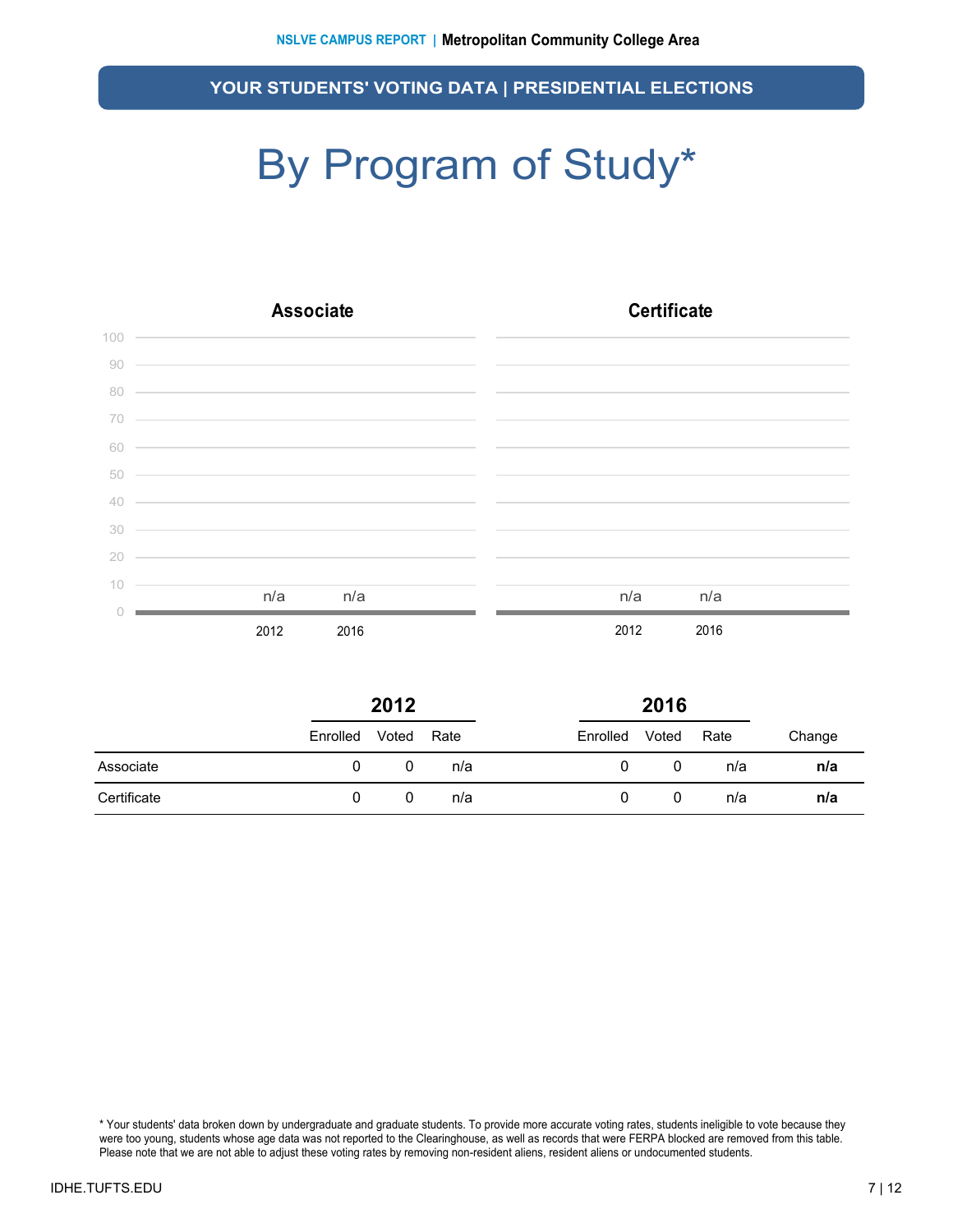### By Enrollment Status\*



|                | 2012     |             |       | 2016     |             |          |  |        |
|----------------|----------|-------------|-------|----------|-------------|----------|--|--------|
|                | Enrolled | Voted       | Rate  | Enrolled | Voted       | Rate     |  | Change |
| Full-time      | 4.879    | 1,963 40.2% |       |          | 4,402 2,093 | 47.6% 一个 |  | 7.3    |
| Part-time      | 9.593    | 4,090       | 42.6% |          | 7,356 3,561 | 48.4% 全  |  | 5.8    |
| <b>Unknown</b> | 0        | 0           | n/a   | 0        | 0           | n/a      |  |        |

\* Your students' data broken down by part-time and full-time students. To provide more accurate voting rates, students ineligible to vote because they were too young, students whose age data was not reported to the Clearinghouse, as well as records that were FERPA blocked are removed from this table. Please note that we are not able to adjust these voting rates by removing non-resident aliens, resident aliens or undocumented students.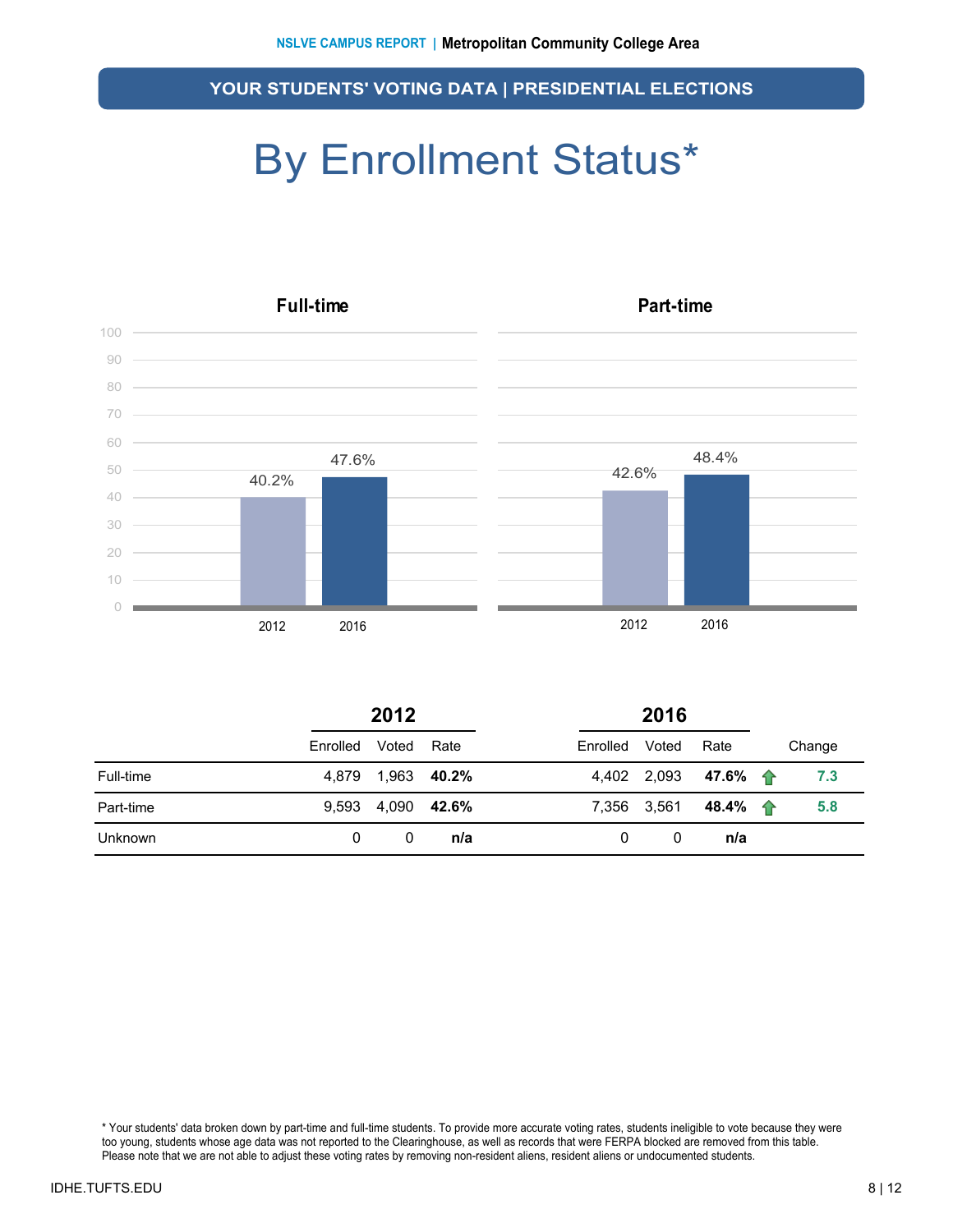### By Gender\*



|         | 2012     |                   |      |          |             |          |        |
|---------|----------|-------------------|------|----------|-------------|----------|--------|
|         | Enrolled | Voted             | Rate | Enrolled | Voted       | Rate     | Change |
| Women   |          | 8,160 3,530 43.3% |      |          | 6,314 3,150 | 49.9% 个  | 6.6    |
| Men     |          | 6,312 2,523 40.0% |      |          | 5,437 2,502 | 46.0% 一个 | 6.1    |
| Unknown | 0        | 0                 | n/a  | $\star$  | $\ast$      | n/a      |        |

\* Your students' data broken down by gender. To provide more accurate voting rates, students ineligible to vote because they were too young, students whose age data was not reported to the Clearinghouse, as well as records that were FERPA blocked are removed from this table. Please note that we are not able to adjust these voting rates by removing non-resident aliens, resident aliens or undocumented students.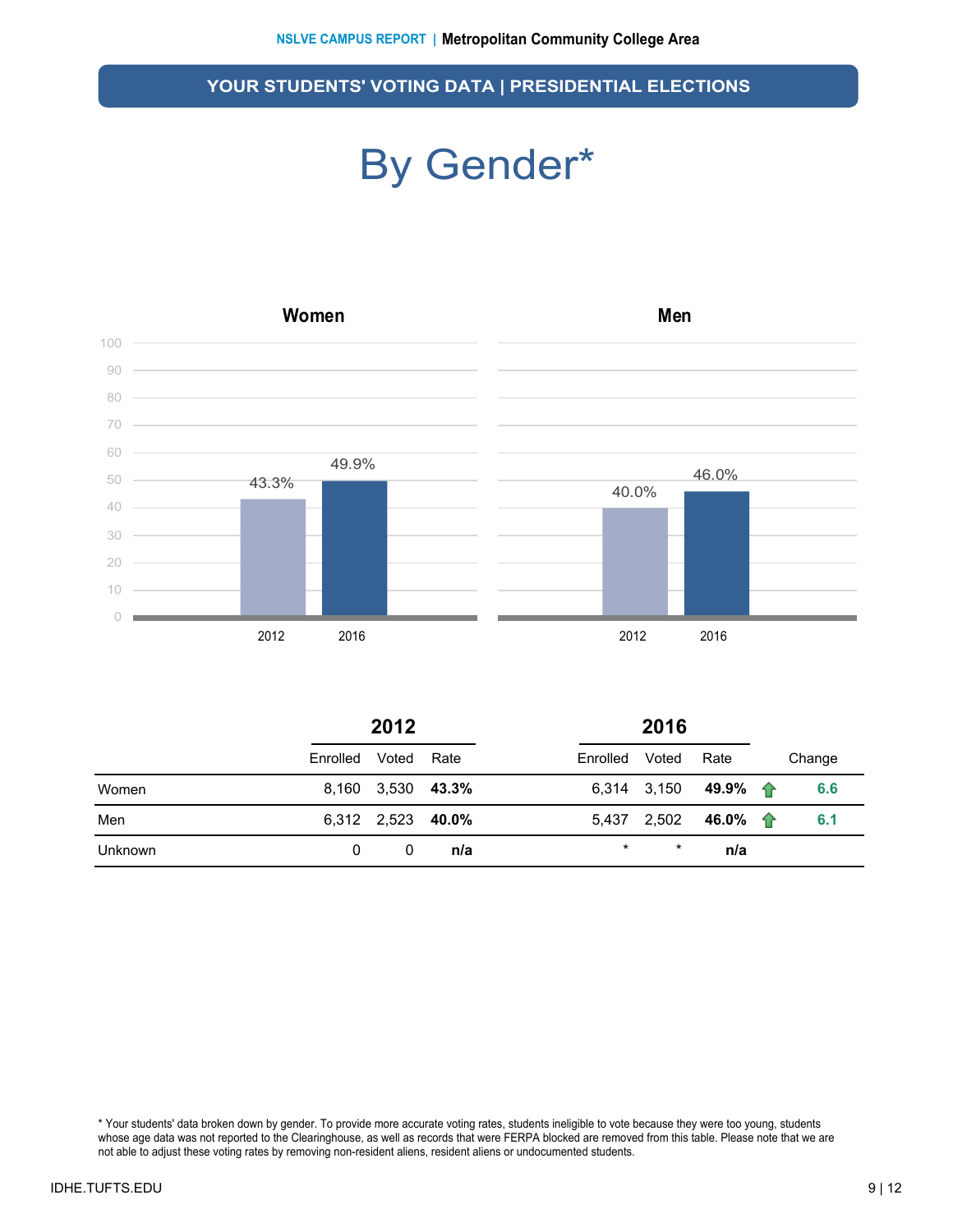### By Race/Ethnicity\*



|                                      | 2012     |       |       | 2016     |          |       |    |        |
|--------------------------------------|----------|-------|-------|----------|----------|-------|----|--------|
|                                      | Enrolled | Voted | Rate  | Enrolled | Voted    | Rate  |    | Change |
| Asian                                | 455      | 63    | 13.9% | 482      | 102      | 21.2% | 企  | 7.3    |
| American Indian/<br>Alaska Native    | 114      | 35    | 30.7% | 120      | 43       | 35.8% | 10 | 5.1    |
| <b>Black</b>                         | 2,062    | 816   | 39.6% | 1,524    | 571      | 37.5% | ⊕  | $-2.1$ |
| Hispanic                             | 1,150    | 344   | 29.9% | 1,406    | 589      | 41.9% | 11 | 12.0   |
| Native Hawaiian/<br>Pacific Islander | 31       | 12    | 38.7% | 14       | $^\star$ | n/a   |    | n/a    |
| White                                | 10,106   | 4,567 | 45.2% | 7,229    | 3,882    | 53.7% | 企  | 8.5    |
| 2 or More Races                      | 111      | 39    | 35.1% | 349      | 173      | 49.6% | 11 | 14.4   |
| Unknown                              | 443      |       |       | 634      |          |       |    |        |

\* Your students' data broken down by race. To provide more accurate voting rates, students ineligible to vote because they were too young, students whose age data was not reported to the Clearinghouse, as well as records that were FERPA blocked are removed from this table. Please note that we are not able to adjust these voting rates by removing non-resident aliens, resident aliens or undocumented students.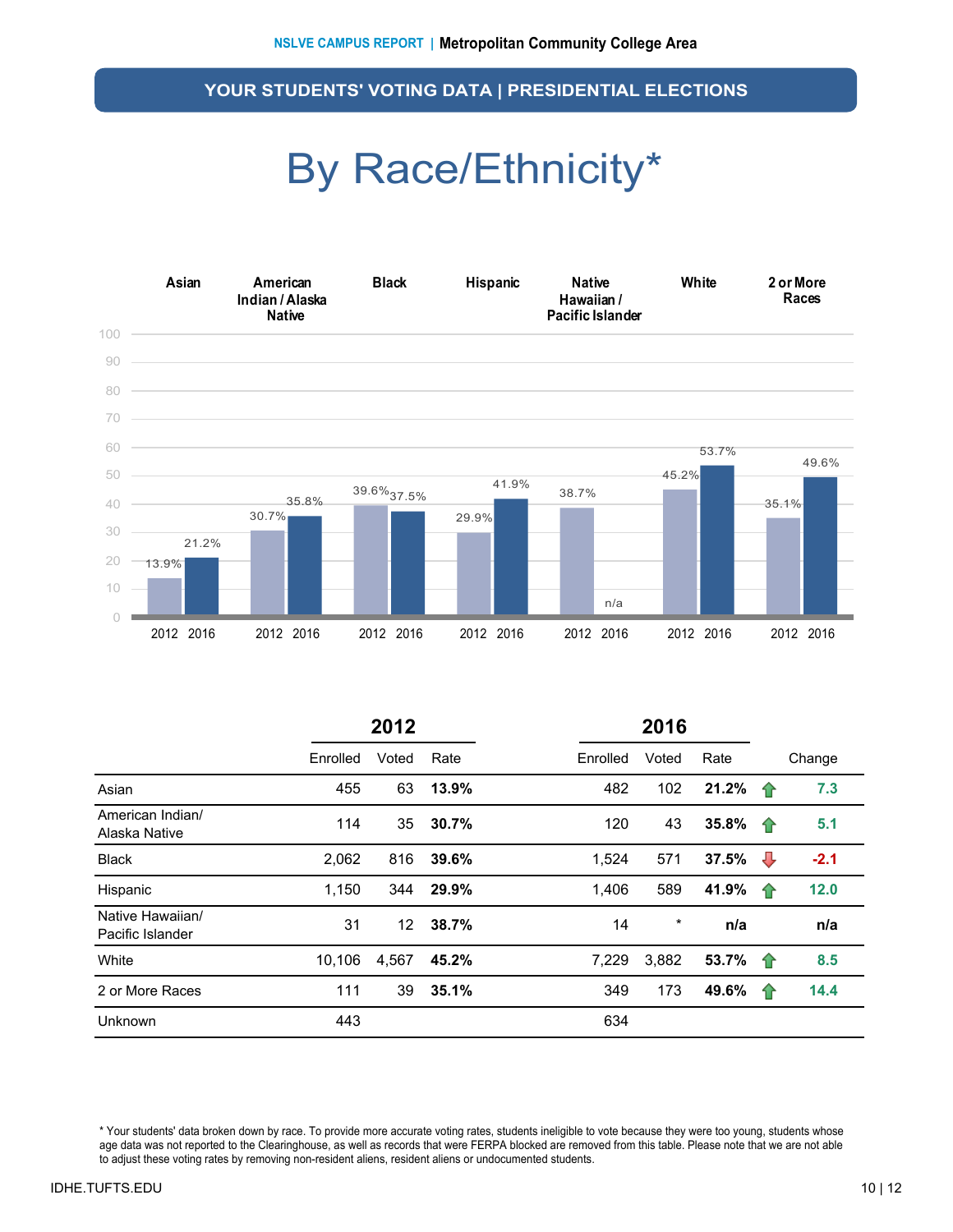### By Field of Study\*

\* Your students' data broken down by field of study. To provide more accurate voting rates, students ineligible to vote because they were too young, students whose age data was not reported to the Clearinghouse, as well as records that were FERPA blocked are removed from this table. Please note that we are not able to adjust these voting rates by removing non-resident aliens, resident aliens or undocumented students. The green and red highlighted values below represent your campus's top three and bottom three voting rates by field of study.

|                                                           |             | 2012      |       |          | 2016      |                  |        |
|-----------------------------------------------------------|-------------|-----------|-------|----------|-----------|------------------|--------|
|                                                           | Enrolled    | Voted     | Rate  | Enrolled | Voted     | Rate             | Change |
| Agriculture and Agriculture<br>Operations                 | 72          | 40        | 55.6% | 73       | 45        | 61.6% $\uparrow$ | 6.1    |
| Business, Management, and<br>Marketing                    | 1,516       | 617       | 40.7% | 1,044    | 523       | 50.1% 个          | 9.4    |
| Communication and Journalism                              | $\mathbf 0$ | $\pmb{0}$ | n/a   | 73       | 39        | 53.4%            | n/a    |
| Computer and Information<br>Sciences                      | 587         | 260       | 44.3% | 555      | 270       | 48.7% 个          | 4.4    |
| <b>Construction Trades</b>                                | 238         | 72        | 30.3% | 391      | 171       | 43.7%            | 13.5   |
| <b>Engineering and Engineering</b><br>Technologies        | 163         | 48        | 29.5% | 71       | 33        | 46.5%            | 17.0   |
| Family and Consumer/Human<br><b>Sciences</b>              | 239         | 103       | 43.1% | 168      | 85        | $50.6\%$         | 7.5    |
| Foreign Languages, Literatures,<br>and Linguistics        | 20          | 14        | 70.0% | 10       | $\ast$    | n/a              | n/a    |
| <b>Health Professions</b>                                 | 1,970       | 808       | 41.0% | 1,424    | 660       | 46.4%            | 5.3    |
| Law Enforcement, Firefighting,<br>and Protective Services | 433         | 179       | 41.3% | 314      | 160       | 51.0% $\bigcap$  | 9.6    |
| <b>Legal Professions and Studies</b>                      | 139         | 59        | 42.5% | 85       | 51        | 60.0% 1          | 17.6   |
| Liberal Arts and Sciences, and<br>Humanities              | 5,782       | 2,341     | 40.5% | 6,176    | 2,975     | 48.2% 个          | 7.7    |
| Mechanic and Repair<br>Technologies/Technicians           | 420         | 156       | 37.1% | 359      | 136       | 37.9% 个          | 0.7    |
| Personal and Culinary Services                            | 440         | 162       | 36.8% | 255      | 111       | 43.5%            | 6.7    |
| <b>Precision Production</b>                               | 111         | 36        | 32.4% | 168      | 73        | 43.5%            | 11.0   |
| Public Administration and Social<br>Service Professions   | 162         | 91        | 56.2% | 0        | $\pmb{0}$ | n/a              | n/a    |
| <b>Transportation and Materials</b><br>Moving             | $\pmb{0}$   | $\pmb{0}$ | n/a   | 14       | $\star$   | n/a              | n/a    |
| Visual and Performing Arts                                | 601         | 282       | 46.9% | 368      | 200       | 54.4%            | 7.4    |
| Unknown                                                   | 1,579       | 785       | 49.7% | 210      | 118       | 56.2% 个          | 6.5    |